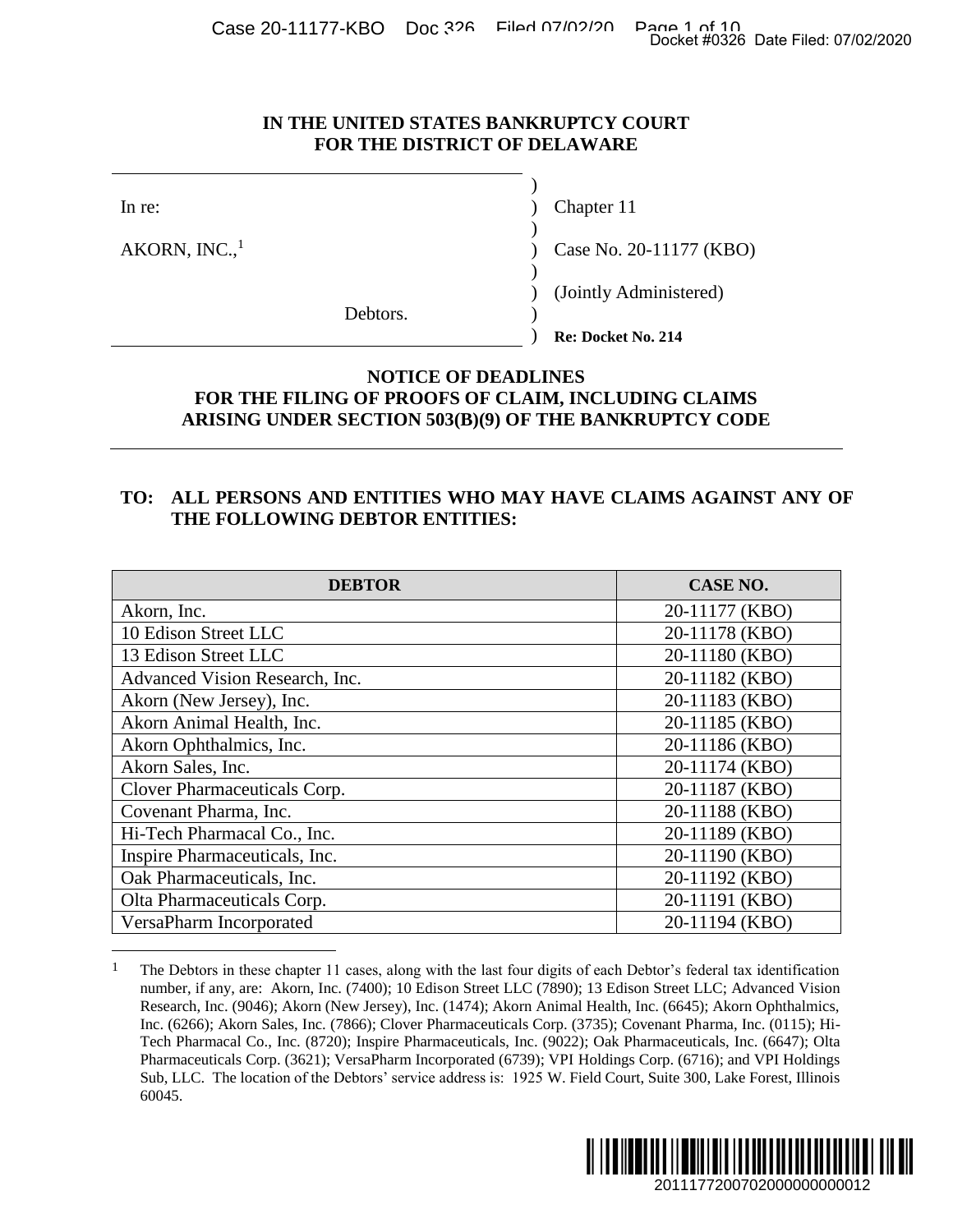| <b>DEBTOR</b>         | <b>CASE NO.</b> |
|-----------------------|-----------------|
| VPI Holdings Corp.    | 20-11193 (KBO)  |
| VPI Holdings Sub, LLC | 20-11195 (KBO)  |

#### **PLEASE TAKE NOTICE THAT:**

On May 20, 2020 (the "Petition Date"), Akorn, Inc., and certain of its affiliates and subsidiaries, as debtors and debtors in possession (collectively, the "Debtors"), filed voluntary petitions for relief under chapter 11 of title 11 the United States Code (the "Bankruptcy Code") in the United States Bankruptcy Court for the District of Delaware.

On June 23, 2020, the Court entered an order [Docket No. 214] (the "Bar Date Order")<sup>2</sup> establishing certain dates by which parties holding prepetition claims against the Debtors must file proofs of claim ("Proofs of Claim"), including claims by governmental units, claims arising under section 503(b)(9) of the Bankruptcy Code, Amended Schedules Claims, and Rejection Damages Claims.

For your convenience, enclosed with this notice (this "Notice") is a Proof of Claim form, which identifies the amount, nature, and classification of your claim(s), if any, listed in the Debtors' schedules of assets and liabilities filed in these cases (the "Schedules"). If the Debtors believe that you hold claims against more than one Debtor, you will receive multiple Proof of Claim forms, each of which will reflect the nature and amount of your claim as listed in the Schedules.

As used in this Notice, the term "entity" has the meaning given to it in section 101(15) of the Bankruptcy Code and includes all persons, estates, trusts, governmental units, and the Office of the United States Trustee for the District of Delaware. In addition, the terms "persons" and "governmental units" are defined in sections 101(41) and 101(27) of the Bankruptcy Code, respectively.

As used in this Notice, the term "claim" means, as to or against the Debtors and in accordance with section 101(5) of the Bankruptcy Code: (a) any right to payment, whether or not such right is reduced to judgment, liquidated, unliquidated, fixed, contingent, matured, unmatured, disputed, undisputed, legal, equitable, secured, or unsecured; or (b) any right to an equitable remedy for breach of performance if such breach gives rise to a right to payment, whether or not such right to an equitable remedy is reduced to judgment, fixed, contingent, matured, unmatured, disputed, undisputed, secured, or unsecured.

#### **I. THE BAR DATES.**

 $\overline{a}$ 

The Bar Date Order establishes the following bar dates for filing Proofs of Claim in these chapter 11 cases (the "Bar Dates").

<sup>&</sup>lt;sup>2</sup> Capitalized terms used but not otherwise defined herein shall have the meanings ascribed to them in the Bar Date Order.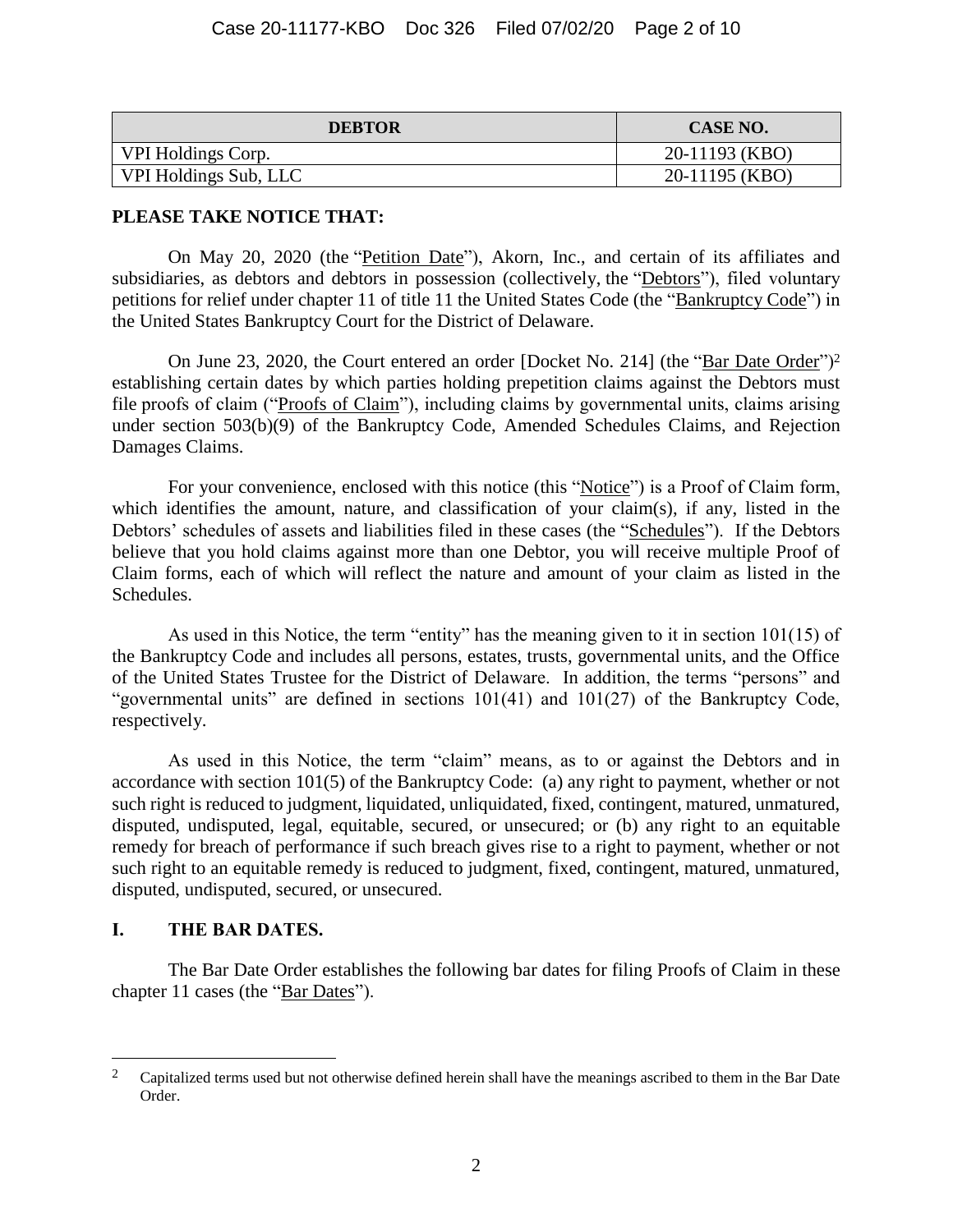- a. *The Claims Bar Date*. Pursuant to the Bar Date Order, except as described below, all entities holding claims against the Debtors that arose or are deemed to have arisen prior to the commencement of these cases on the Petition Date, **including claims arising under section 503(b)(9) of the Bankruptcy Code, are required to file Proofs of Claim by the Claims Bar Date (***i.e.***, by 5:00 p.m., prevailing Eastern Time, on August 3, 2020)**. Except as otherwise set forth below, the Claims Bar Date applies to all types of claims against the Debtors that arose prior to the Petition Date, including secured claims, unsecured priority claims, and unsecured nonpriority claims.
- b. *The Governmental Bar Date*. Pursuant to the Bar Date Order, **all governmental units holding claims against the Debtors that arose or are deemed to have arisen prior to the commencement of these cases on the Petition Date are required to file Proofs of Claim by the Governmental Bar Date (***i.e.***, by November 16, 2020, 5:00 p.m., prevailing Eastern Time)**. The Governmental Bar Date applies to all governmental units holding claims against the Debtors (whether secured, unsecured priority, or unsecured nonpriority) that arose prior to the Petition Date, including, without limitation, governmental units with claims against the Debtors for unpaid taxes, whether such claims arise from prepetition tax years or periods or prepetition transactions to which the Debtors were a party.
- c. *The Amended Schedules Bar Date*. Pursuant to the Bar Date Order, all parties asserting claims against the Debtors' estates that are affected by an amendment or supplement to the Schedules **are required to file Proofs of Claim so that such Proofs of Claim are actually received by the Debtors' claims and noticing agent, Kurtzman Carson Consultants LLC ("KCC"), by the Amended Schedules Bar Date (***i.e.***, by the later of (i) the Claims Bar Date or the Governmental Bar Date, as applicable, and (ii) 5:00 p.m., prevailing Eastern Time, on the date that is twenty-one (21) days from the date on which the Debtors provide notice of such amendment or supplement)**.
- d. *The Rejection Damages Bar Date.* Pursuant to the Bar Date Order, all parties asserting claims against the Debtors' estates arising from the Debtors' rejection of an executory contract or unexpired lease **are required to file Proofs of Claim with respect to such rejection so that such Proofs of Claim are actually received by KCC by the Rejection Damages Bar Date (***i.e.***, by the later of (i) the Claims Bar Date or the Governmental Bar Date, as applicable, and (ii) 5:00 p.m., prevailing Eastern Time, on the date that is thirty (30) days following service of an order**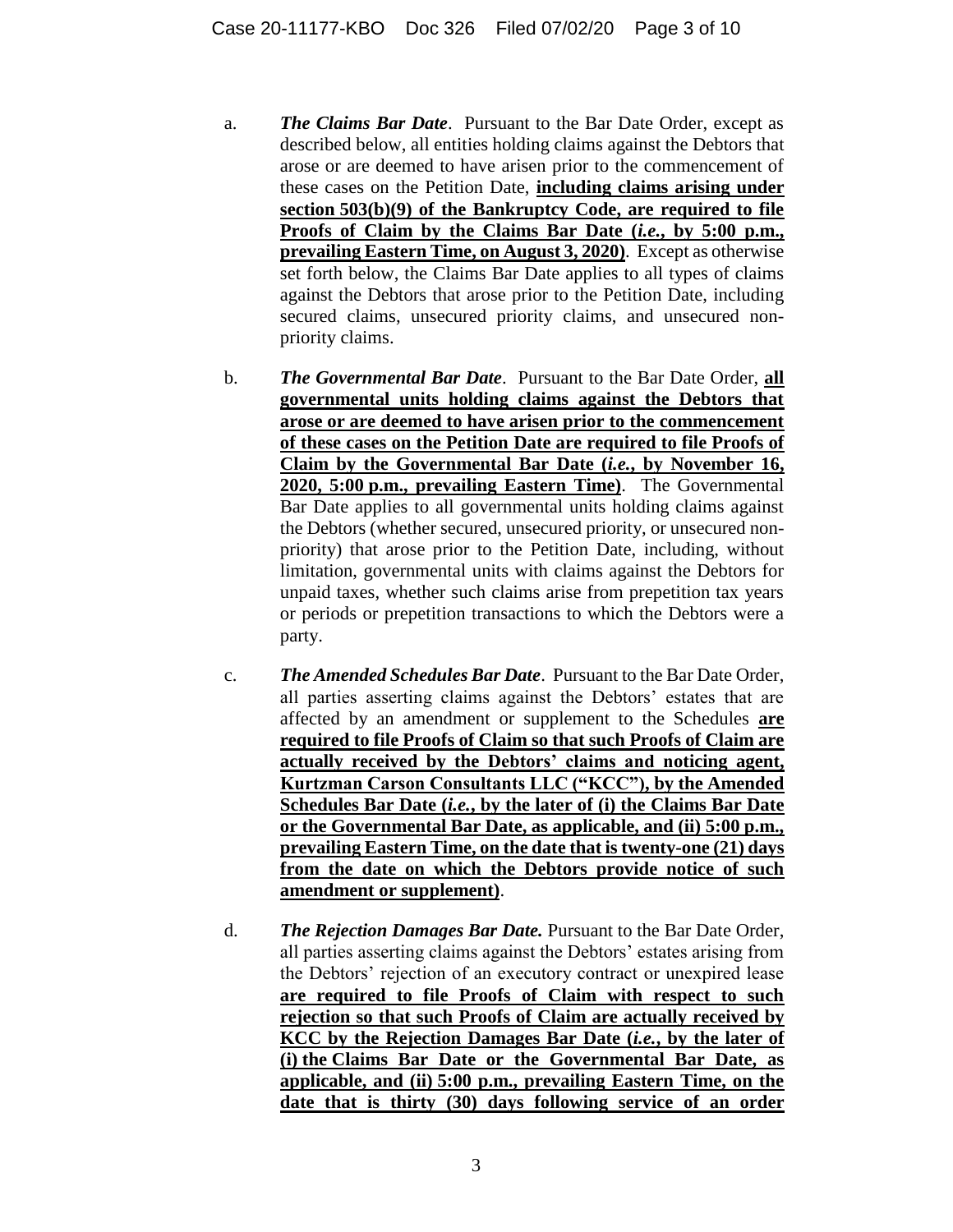#### **approving the rejection of any executory contract or unexpired lease of the Debtors; and (iii) any such other date that the Court may fix in the applicable order approving such rejection**.

#### **II. WHO MUST FILE A PROOF OF CLAIM.**

Except as otherwise set forth herein, the following entities holding claims against the Debtors that arose (or that are deemed to have arisen) prior to the Petition Date *must* file Proofs of Claim on or before the applicable Bar Date:

- a. any entity whose claim against a Debtor is not listed in the applicable Debtor's Schedules, or is listed in such Schedules as "contingent," "unliquidated," or "disputed" if such person or entity desires to participate in any of these chapter 11 cases or share in any distribution in any of these chapter 11 cases;
- b. any entity that believes its claim is improperly classified in the Schedules or is listed in an incorrect amount and who desires to have its claim allowed in a different classification or amount other than that identified in the Schedules;
- c. any entity that believes its prepetition claim(s) as listed in the Schedules is not an obligation of the specific Debtor against which the claim is listed and that desires to have its claim allowed against a Debtor other than that identified in the Schedules;
- d. any former or present full-time, part-time, salaried, or hourly employee who believes that he or she has a claim related to any grievance to the extent such grievance arose on or prior to the Petition Date; and
- e. any entity that believes its claim against a Debtor is or may be entitled to priority under section 503(b)(9) of the Bankruptcy Code.

#### **III. PARTIES WHO DO NOT NEED TO FILE PROOFS OF CLAIM.**

Certain parties are not required to file Proofs of Claim. The Court may, however, enter one or more separate orders at a later time requiring creditors to file Proofs of Claim for some kinds of the following claims and setting related deadlines. If the Court does enter such an order, you will receive notice of it. The following entities holding claims that would otherwise be subject to the Bar Dates need *not* file Proofs of Claims:

- a. any entity who already has filed a signed Proof of Claim against the respective Debtor(s) with the Clerk of the Court or with KCC in a form substantially similar to Official Form 410;
- b. any entity whose claim is listed on the Schedules if: (i) the claim is *not* scheduled as any of "disputed," "contingent," or "unliquidated;"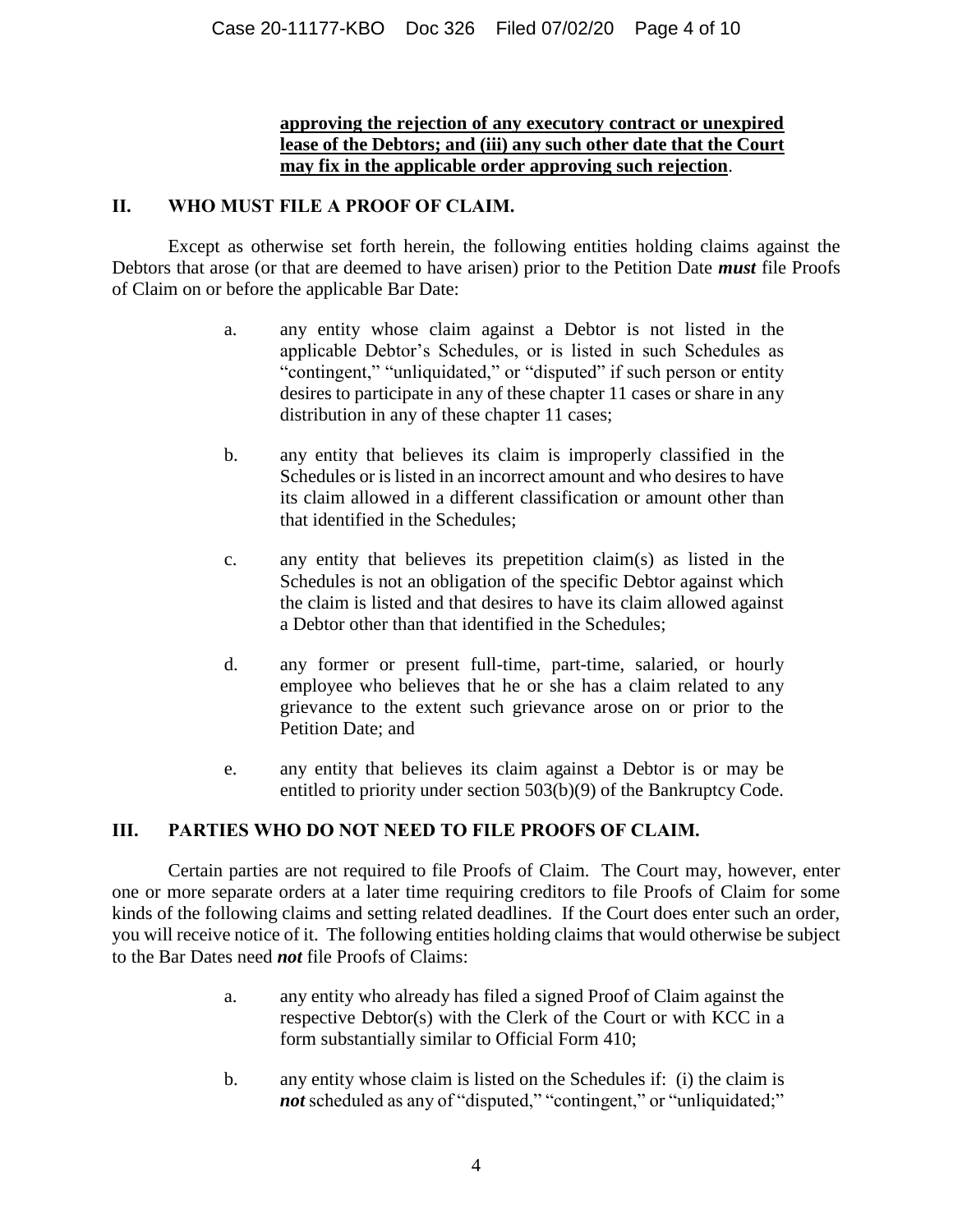(ii) such person or entity agrees with the amount, nature, and priority of the claim as set forth in the Schedules; and (iii) such person or entity does not dispute that its claim is an obligation only of the specific Debtor against which the claim is listed in the Schedules;

- c. any entity whose claim has previously been allowed by order of the Court;
- d. any entity whose claim has been paid in full by the Debtors pursuant to the Bankruptcy Code or in accordance with an order of the Court;
- e. any Debtor or direct or indirect affiliate or subsidiary of the Debtors having a claim against another Debtor;
- f. any entity whose claim is solely against any of the Debtors' non-Debtor affiliates;
- g. any holder of an equity interest in the Debtors need not file a proof of interest with respect to the ownership of such equity interest at this time; *provided*, however, that any holder of an equity interest who wishes to assert a claim against the Debtors, including a claim relating to such equity interest or the purchase or sale of such interest, must file a Proof of Claim asserting such claim on or prior to the Claims Bar Date pursuant to procedures set forth herein;
- h. any current or former employee of the Debtors, if an order of this Court authorized the Debtors to honor such claim in the ordinary course of business as a wage, commission, benefit, health care claim, or severance; *provided* that an employee must submit a Proof of Claim by the Claims Bar Date for all other claims arising before the Petition Date, including claims for wrongful termination, discrimination, harassment, hostile work environment, and/or retaliation;
- i. any current or former officer, director, or employee of any Debtor for claims based on indemnification, contribution, or reimbursement;
- j. any entity holding a claim for which a separate deadline is fixed by the Court;
- k. administrative expense claims for postpetition fees and expenses of professionals retained in these chapter 11 cases allowable under section 330, 331, and 503(b) of the Bankruptcy Code; and
- l. any entity holding a claim allowable under sections 503(b) and 507(a)(2) of the Bankruptcy Code as an expense of administration, *provided* that any entity asserting a claim entitled to priority under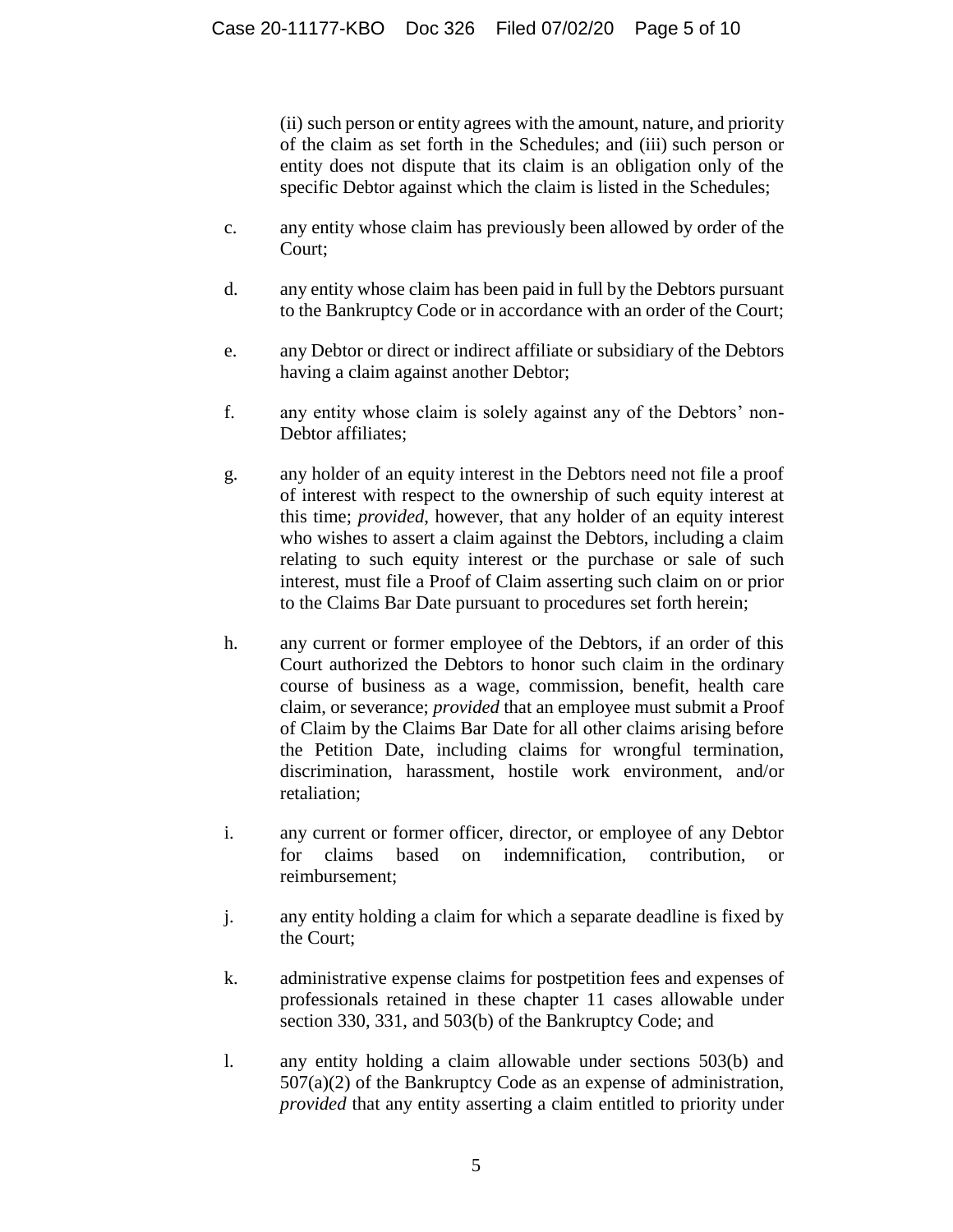section 503(b)(9) of the Bankruptcy Code must assert such claims by filing a request for payment or a Proof of Claim on or prior to the Claims Bar Date.

#### **IV. INSTRUCTIONS FOR FILING PROOFS OF CLAIM.**

The following requirements shall apply with respect to filing and preparing each Proof of Claim:

- a. *Contents*. Each Proof of Claim must: (i) be written in English; (ii) include a claim amount denominated in United States dollars; (iii) conform substantially with the Proof of Claim Form provided by the Debtors or Official Form 410; and (iv) be signed by the claimant or by an authorized agent or legal representative of the claimant.
- b. *Section 503(b)(9) Claim*. Any Proof of Claim asserting a claim entitled to priority under section 503(b)(9) of the Bankruptcy Code must also: (i) include the value of the goods delivered to and received by the Debtors in the twenty (20) days prior to the Petition Date; (ii) attach any documentation identifying the particular invoices for which the  $503(b)(9)$  claim is being asserted; and (iii) attach documentation of any reclamation demand made to the Debtors under section 546(c) of the Bankruptcy Code (if applicable).
- c. *Original Submissions Required*. Only *original* Proofs of Claim or claims filed electronically through the interface available at https://www.kccllc.net/akorn may be deemed acceptable for purposes of claims administration. Copies of Proofs of Claim or Proofs of Claim sent by facsimile or electronic mail will not be accepted.
- d. *Identification of the Debtor Entity*. Each Proof of Claim must clearly identify the Debtor against which a claim is asserted, including the individual Debtor's case number. A Proof of Claim filed under the joint administration case number (Case No. 20-11177 (KBO)) or otherwise without identifying a specific Debtor, will be deemed as filed only against Akorn, Inc.
- e. *Claim Against Multiple Debtor Entities*. Unless otherwise ordered by the Court, each Proof of Claim must state a claim against *only one* Debtor and clearly indicate the Debtor against which the claim is asserted. To the extent more than one Debtor is listed on the Proof of Claim, such claim may be treated as if filed only against the first-listed Debtor.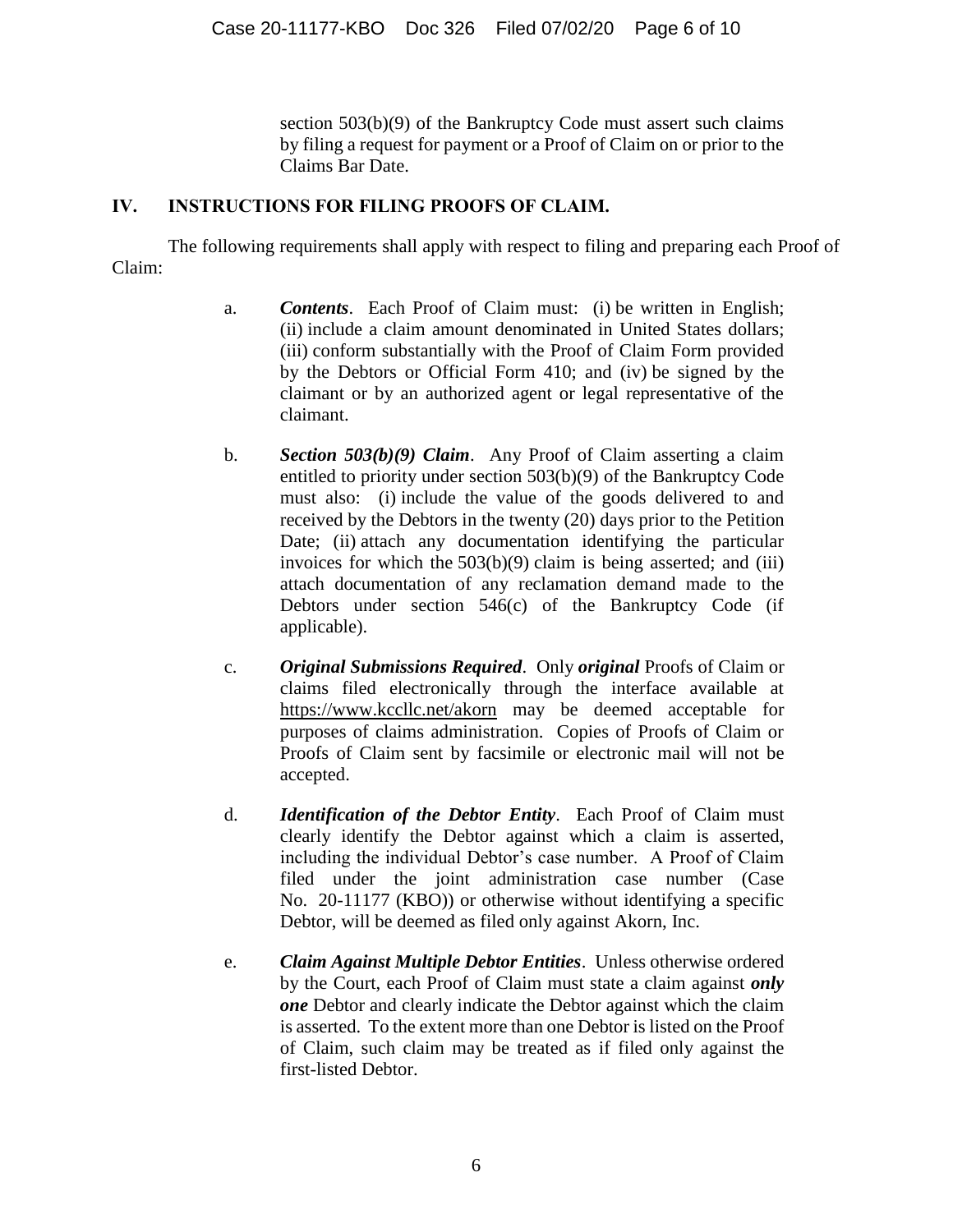- f. *Supporting Documentation*. Each Proof of Claim must include supporting documentation in accordance with Bankruptcy Rules 3001(c) and (d) or an explanation as to why such documentation is not available.
- g. *Timely Service*. Each Proof of Claim must be filed, including supporting documentation, so as to be *actually received* by KCC on or before the Claims Bar Date or the Governmental Bar Date (or, where applicable, on or before any other bar date as set forth herein or by order of the Court) either: (i) electronically through the interface available at https://www.kccllc.net/akorn or (ii) by first class U.S. mail, by overnight U.S. mail, or other hand delivery system at the following address:

Akorn Claims Processing Center c/o KCC 222 N Pacific Coast Highway, Suite 300 El Segundo, CA 90245

### **PROOFS OF CLAIM SUBMITTED BY FACSIMILE OR ELECTRONIC MAIL WILL NOT BE ACCEPTED.**

h. *Receipt of Service*. Claimants wishing to receive acknowledgment that their Proofs of Claim were received by KCC must submit (i) a copy of the Proof of Claim Form (in addition to the original Proof of Claim Form sent to KCC) and (ii) a self-addressed, stamped envelope to KCC.

#### **V. CONSEQUENCES OF FAILING TO TIMELY FILE YOUR PROOF OF CLAIM.**

Pursuant to the Bar Date Order and Bankruptcy Rule 3003(c)(2), if you or any entity that is required to file a Proof of Claim in these Chapter 11 Cases pursuant to the Bankruptcy Code, the Bankruptcy Rules, or the Bar Date Order with respect to a particular claim against the Debtors but fail to do so properly by the applicable Bar Date, then you or any such entity shall not be treated as a creditor with respect to such claim for any purpose of voting or distribution.

#### **VI. AMENDMENTS TO THE DEBTORS' SCHEDULES.**

If, subsequent to the date of this Notice, the Debtors amend or supplement their Schedules to reduce the undisputed, noncontingent, and liquidated amount of a claim listed in the Schedules, to change the nature or classification of a claim against the Debtors reflected in the Schedules, or to add a new claim to the Schedules, the affected creditor is required to file a Proof of Claim or amend any previously filed Proof of Claim in respect of the amended scheduled claim on or before the later of: (a) the Claims Bar Date or the Governmental Bar Date, as applicable to such claim; and (b) 5:00 p.m., prevailing Eastern Time, on the date that is twenty-one (21) days after the date that on which the Debtors provide notice of the amendment to the Schedules (or another time period as may be fixed by the Court) as the date by which claimants holding claims affected by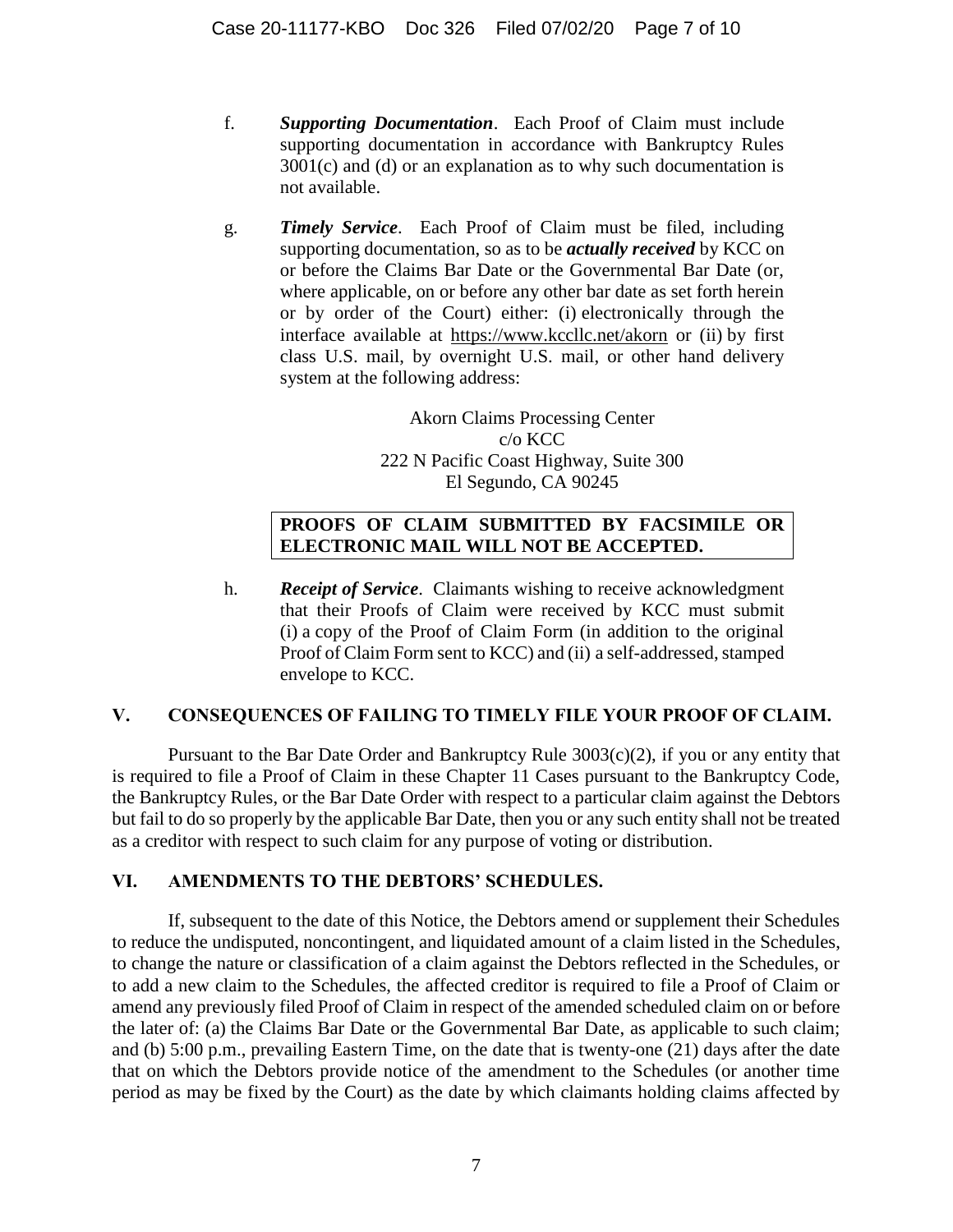the amendment must file Proofs of Claim with respect to such claim (any such date, an "Amended Schedules Bar Date").

#### **VII. RESERVATION OF RIGHTS.**

Nothing contained in this Notice is intended to or should be construed as a waiver of the Debtors' right to: (a) dispute, or assert offsets or defenses against, any filed claim or any claim listed or reflected in the Schedules as to the nature, amount, liability, or classification thereof; (b) subsequently designate any scheduled claim as disputed, contingent, or unliquidated; and (c) otherwise amend or supplement the Schedules.

#### **VIII. THE DEBTORS' SCHEDULES AND ACCESS THERETO.**

You may be listed as the holder of a claim against one or more of the Debtor entities in the Debtors' Schedules. To determine if and how you are listed on the Schedules, please refer to the descriptions set forth on the enclosed Proof of Claim forms regarding the nature, amount, and status of your claim(s). If the Debtors believe that you may hold claims against more than one Debtor entity, you will receive multiple Proof of Claim forms, each of which will reflect the nature and amount of your claim against one Debtor entity, as listed in the Schedules.

If you rely on the Debtors' Schedules, it is your responsibility to determine that the claim is accurately listed in the Schedules. However, you may rely on the enclosed form, which: (a) sets forth the amount of your claim (if any) as scheduled; (b) identifies the Debtor entity against which it is scheduled; (c) specifies whether your claim is listed in the Schedules as "contingent," "unliquidated," or "disputed; and (d) identifies whether your claim is scheduled as a secured, unsecured priority, or unsecured non-priority claim.

As described above, if you agree with the nature, amount, and status of your claim as listed in the Debtors' Schedules, and if you do not dispute that your claim is only against the Debtor entity specified by the Debtors, and if your claim is not described as "disputed," "contingent," or "unliquidated," you need *not* file a Proof of Claim. Otherwise, or if you decide to file a Proof of Claim, you must do so before the applicable Bar Date in accordance with the procedures set forth in this Notice.

#### **IX. ADDITIONAL INFORMATION.**

Copies of the Debtors' Schedules, the Bar Date Order, and other information regarding these chapter 11 cases are available for inspection free of charge on KKC's website at https://www.kccllc.net/akorn. The Schedules and other filings in these chapter 11 cases also are available for a fee at the Court's website at http://www.deb.uscourts.gov. A login identification and password to the Court's Public Access to Court Electronic Records ("PACER") are required to access this information and can be obtained through the PACER Service Center at http://www.pacer.psc.uscourts.gov. Copies of the Schedules and other documents filed in these cases also may be examined between the hours of 9:00 a.m. and 4:30 p.m., prevailing Eastern Time, Monday through Friday, at the office of the Clerk of the Bankruptcy Court, United States Bankruptcy Court for the District of Delaware, 824 Market Street, 3rd Floor, Wilmington, Delaware 19801.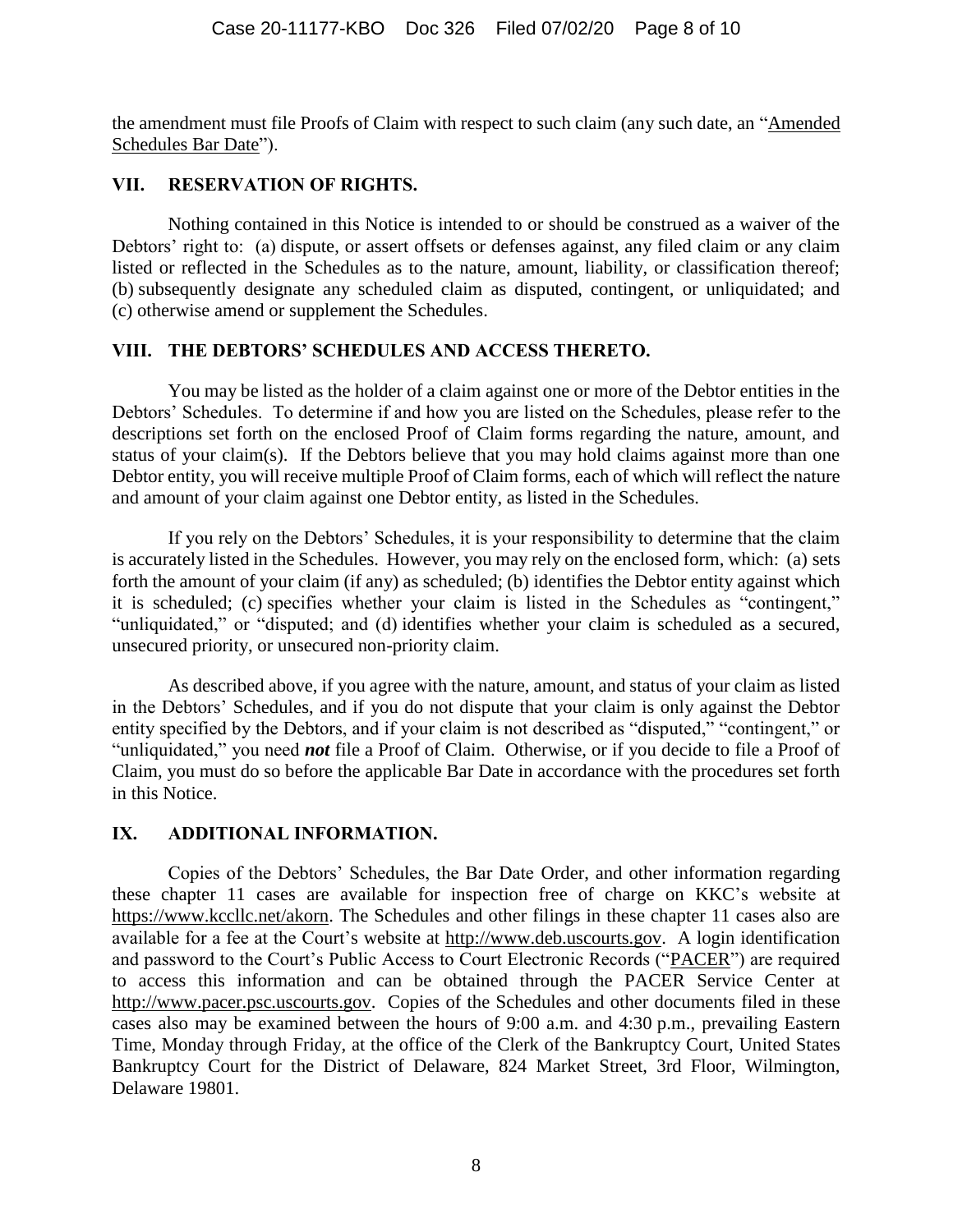If you require additional information regarding the filing of a Proof of Claim, you may contact the Debtors' claims agent, KCC, directly by writing to: Akorn Claims Processing Center, c/o KCC, 222 N Pacific Coast Highway, Suite 300, El Segundo, CA 90245 or contact the Debtors' restructuring hotline at: (877) 725-7539 (U.S./Canada), (424) 236-7247 (International).

#### **A HOLDER OF A POSSIBLE CLAIM AGAINST THE DEBTORS SHOULD CONSULT AN ATTORNEY REGARDING ANY MATTERS NOT COVERED BY THIS NOTICE, SUCH AS WHETHER THE HOLDER SHOULD FILE A PROOF OF CLAIM.**